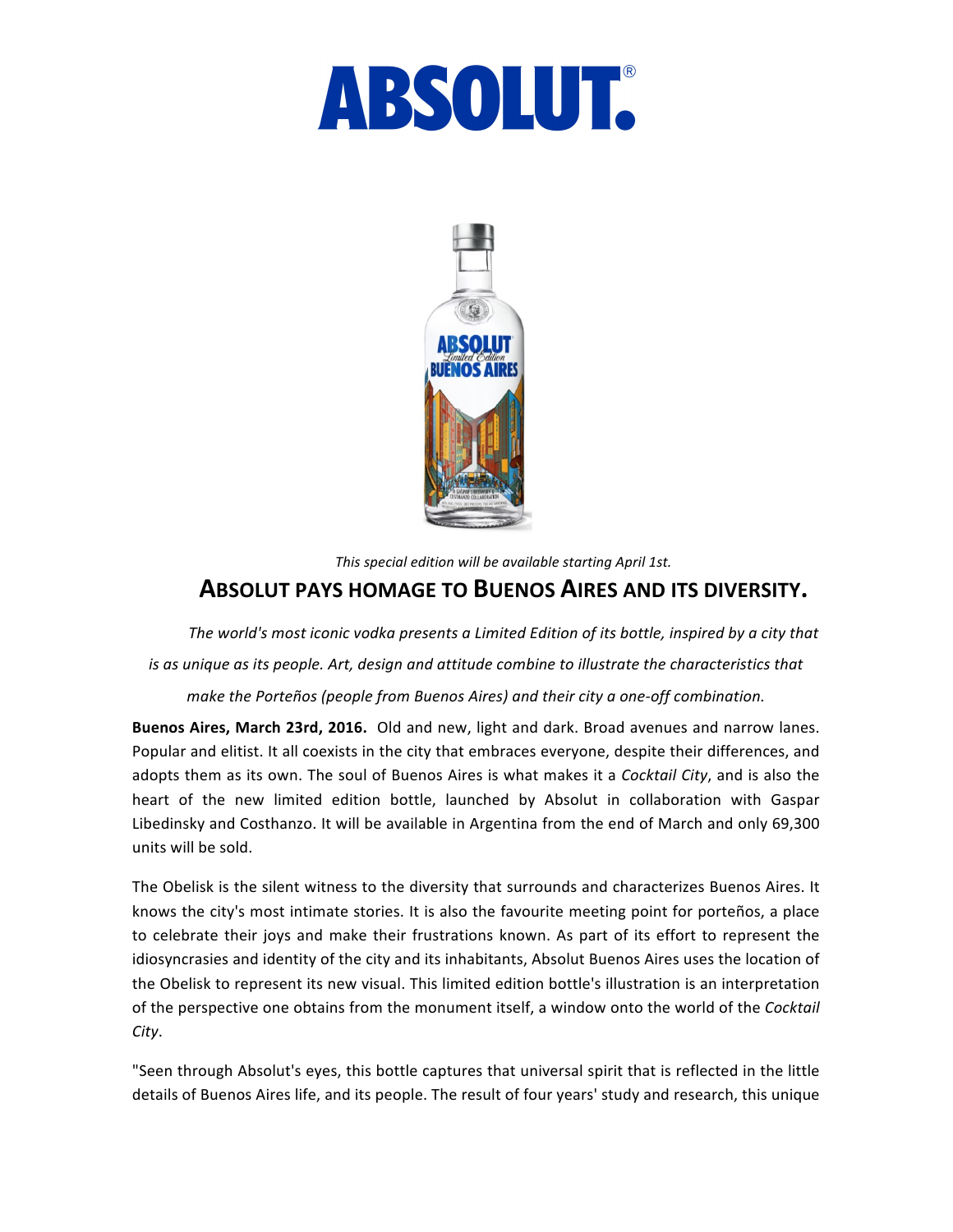# **BSOLUT.**

creation was produced in Sweden under the highest Absolut quality standards", explained Alejandro Chain, Absolut Brand Manager. "Gaspar Libedinsky and Costhanzo were able to perfectly express an idea that began with a dream and which we can now hold in our hands as a piece of history reflected on the most iconic bottle in the world", he added. 

"It is an honour to have been approached by Absolut, which has worked with artists of the stature of Andy Warhol. Its bottle is iconic" reflected Gaspar Libedinsky. He added: "For the design of Absolut Buenos Aires, at a conceptual level, instead of attempting to 'iconise' the city, we decided to use the bottle as the Obelisk, the meeting point of the city and witness to that 'cocktail' of narratives, architectures and anecdotes that take place and form part of the urban fabric. The graphic invites the viewer to trace the textured bottle with their fingers and to 'read' it, as part of an immersive process where the images of its perimeter are superposed. The experience takes longer to contemplate thanks to a panoramic 360 degree view. The bottle transforms into a map: a GPS of the city where one finds oneself."

Meanwhile, Costhanzo admitted that "When the invitation arrived for me to take part in this initiative, my first thought was 'this is the kind of thing that always happens to other people'. It's a source of pride and honour to have been able to participate in a project of this scale. By the time I was on board, the project had already been underway for years. Gaspar had come up with the overall concept: The bottle did not need to show a picture of the Obelisk, because the bottle IS the obelisk. Absolut gave me the opportunity to interpret the Buenos Aires that I saw. They gave me the freedom to use my eyes as a kaleidoscope and to add the final artwork to the bottle that way, managing to arrange Borges and his labyrinths, the cinemas, theatres, bars, the bus, football, tango, and all of the other pieces that form what it is to be 'porteño', to my taste. I'm sure I will never be the same after this experience, it's one less wish to be accomplished".

Since 2007, with the launch of Absolut New Orleans, the leading global vodka company has paid homage to cities with a story to tell via limited edition bottles. This group could not be complete without Buenos Aires, a melting pot of a thousand coexisting worlds, which now joins emblematic cities such as Brooklyn, San Francisco, London, Moscow, Berlin, Vancouver and Istanbul, among others.

"The launch of Absolut Buenos Aires is a milestone in Absolut's history in Argentina, and we are sure that it will mark a decisive moment in the relationship between the brand and its local audience. The arrival of this limited edition will be accompanied by events and activities in key bars, supermarkets and wine shops in the city. We hope that Argentinians enjoy this very special cocktail creation by Absolut", commented Jean Del Pino, Argentina & Uruguay Marketing Manager for Pernod Ricard -Absolut's global parent company-.

#### **Gaspar Libedinsky**

Gaspar Libedinsky (born Buenos Aires, 1976) is a visual artist, architect and curator. His work operates within the public and private space, mediating between urban scale and the intimacy of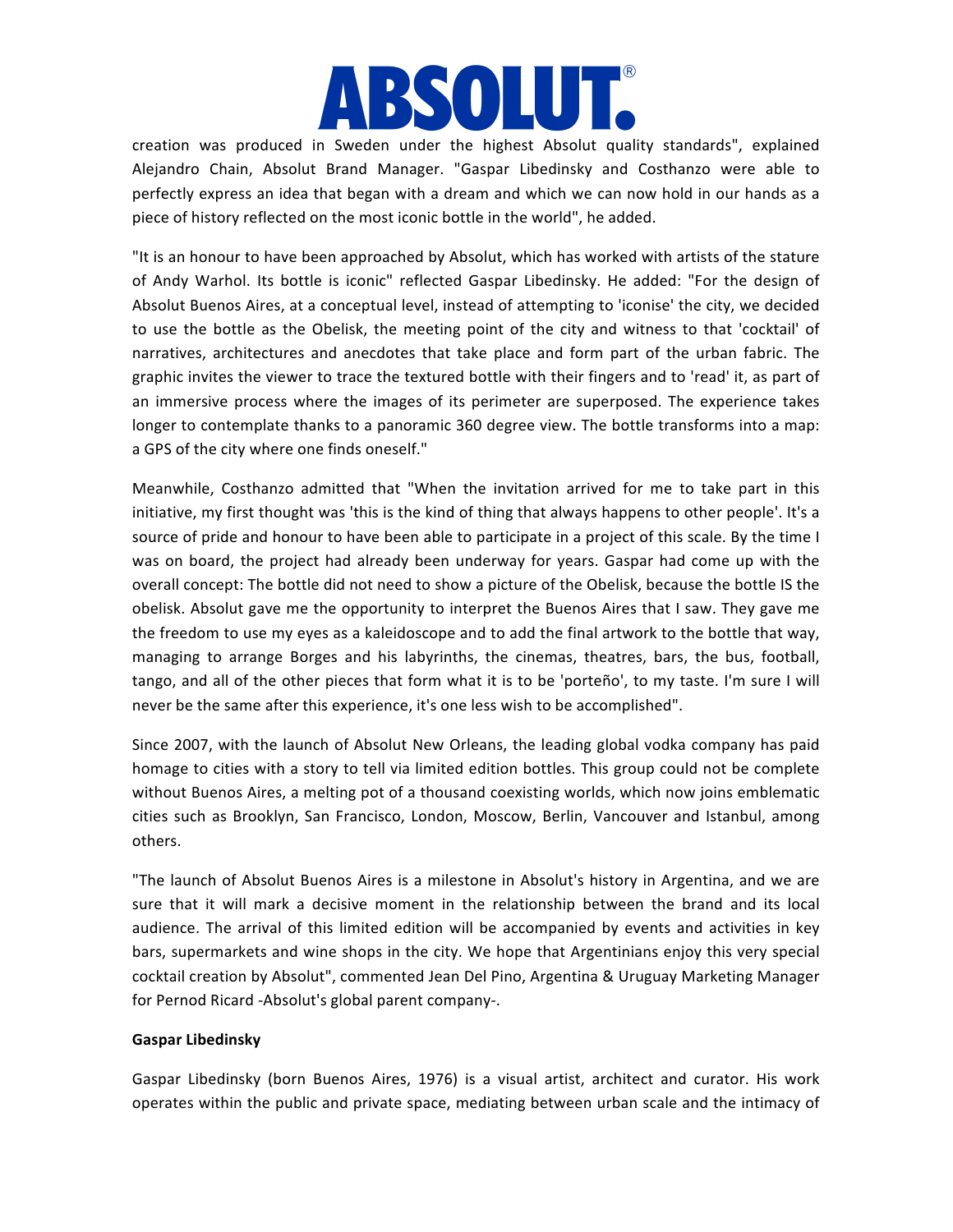

the human body. He studied at the Architectural Association (AA) in London. Libedinsky worked for the Rem Koolhaas/OMA studio in Rotterdam ad for Diller Scofidio + Renfro in New York as the main designer for the new High Line park. Gaspar Libedinsky is a Professor at Harvard (USA) and at the Architectural Association (AA). As an artist, he was awarded the Beca Kuitca/UTDT 2010-11, Argentina's most prestigious artists' programme, led by Guillermo Kuitca. His work has been exhibited and published worldwide. In 2013, Gaspar Libedinsky acted as curator for 'Draft Urbanism' - Biennial of the Americas in Denver (Colorado, USA). Like a Renaissance atelier, the Gaspar Libedinsky studio employs the same level of rigour in creating small-scale projects such as a pair of slippers, or monumental ones such as the Buenos Aires obelisk. Gaspar Libedinsky lives and works in Buenos Aires, London and New York.

#### **Costhanzo**

Argentinian visual artist. He has worked in illustration for more than 25 years and has been published in domestic and international graphic media. Costhanzo's recurring themes include music, cinema and sports. The idea is the guiding light for his work, synthesis is his personal style and portraits and illustration are his tools for telling his own stories and those of others. He enjoys doing what he loves and is constantly searching for ways to enrich and expand his personal universe to continue communicating more, and in better ways.

#### **About Absolut Vodka**

Since 1879, Absolut has been produced near Ahus, Skane, in southern Sweden, and began to be marketed in New York in 1979. It quickly became popular throughout the city, followed by the United States and the whole world. Today it is the third-biggest alcoholic drinks brand in the world, available in 130 markets.

Throughout its history, Absolut has brought together the biggest and most visionary artists to help communicate its unequalled spirit. From Warhol to Gartel, from Kravitz to Jay-Z, each one has interpreted its iconic bottle to create true artistic works.

#### **About Pernod Ricard**

The French Pernod Ricard Group began in 1975 with the merger of two major companies from the French alcoholic drinks sector: Pernod Frères of Paris, founded at the start of the 19th Century, and Société Ricard of Marseille, founded in 1932 by Paul Ricard, the inventor of the most popular aniseed drink in the world. Since it began, the history of the group has been characterised by 35 years of successful acquisitions that have transformed Pernod Ricard into a world leader in the distilled drinks sector. This history of mergers and the acquisition of Seagram enabled the Pernod Ricard Group to consolidate its leading position in the European market and Russia, to take second place in Asia and South America, as well as providing one of the largest portfolios in the sector. In fact, Pernod Ricard owns leading brands in every one of the sector categories in which it operates.